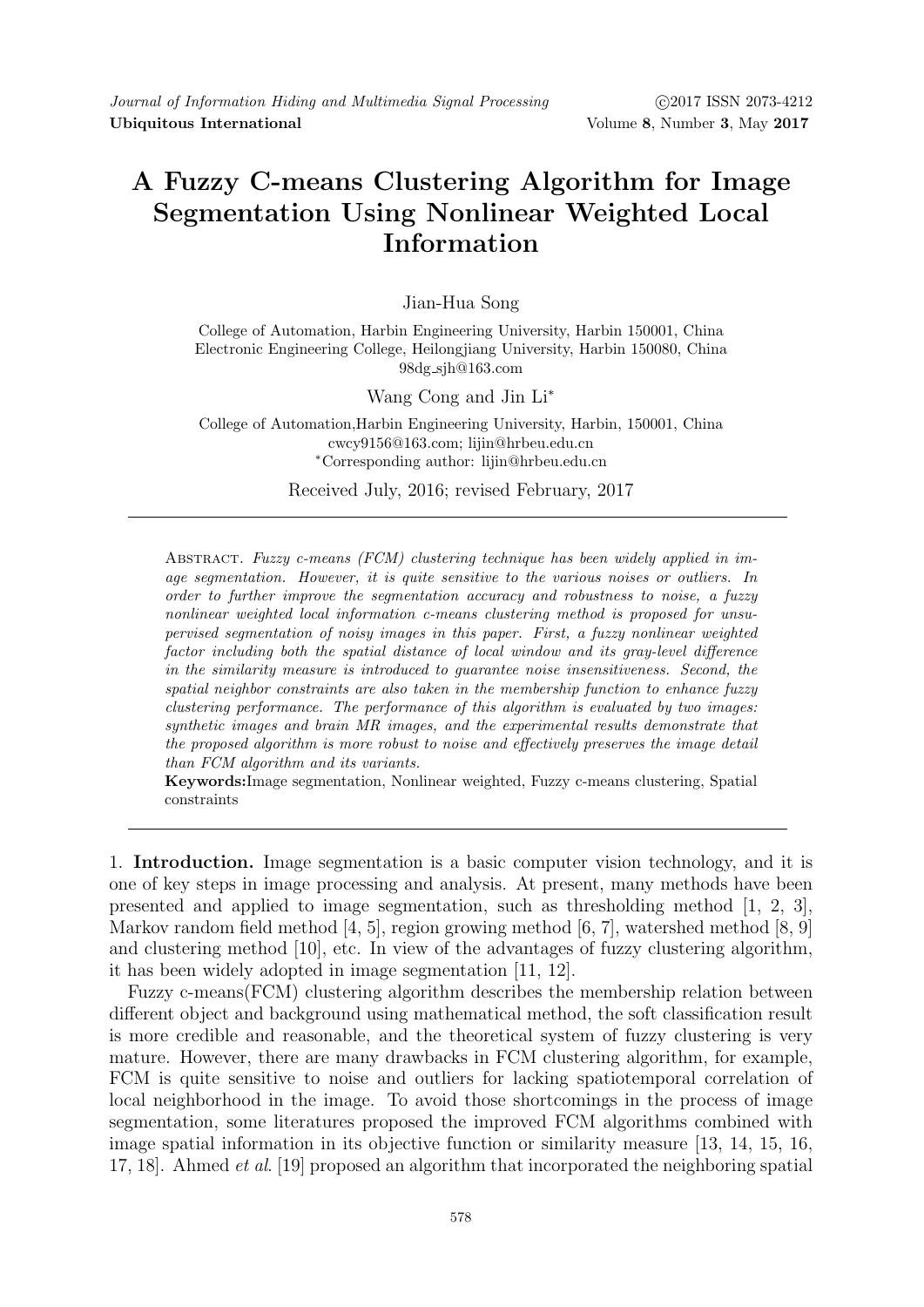information of a pixel in local window into the objective function of the FCM algorithm to enhance anti-noise performance (called FCM S). In order to extend the distance measure of data in multidimensional feature space and reduce the computational time, Chen *et al*. [20] designed two improved schemes: KFCM S1 and KFCM S2, in which the image is processed by mean and median filtering in advance, respectively, to simplify and expand the neighborhood term of FCM S.

However, there is a key parameter  $\alpha$  in the aforementioned algorithms, and it is used to maintain the relative balance between the unprocessed image and its filtered image. The control factor  $\alpha$  is usually difficult to estimate, and it is achieved through trial-anderror experiments in most cases. To solve this problem, Krinidis *et al*. [21] presented a called FLICM (fuzzy local information c-means) clustering algorithm, which introduces an adaptive control factor in its objective function without trial-and-error experiments, as well as obtaining the better anti-noise performance and image segmentation accuracy. FLICM algorithm can use more local spatial information of the image, but it is still inadequate in spatial constraint between the center pixel and neighborhood pixels.

This paper proposed an improved spatial constraints clustering method, which can make full use of the characteristics of noise-resistibility, robustness and image detail preservation of FLICM algorithm, meanwhile we further integrate local spatial information of the image and put forward two improvements.

First, we introduce a nonlinear weighted fuzzy parameter depending on the spatial distance of local neighborhood pixels and their gray-level difference simultaneously. Second, the spatial neighboring constraints are incorporated into similarity measurement, as well as so do in the membership function. The experiments showed that the proposed algorithm could further enhance the segmentation accuracy and improve its anti-noise performance.

## 2. **Method.**

2.1. **Fuzzy local information c-means (FLICM).** FLICM algorithm employed an intelligent control factor  $G_{ki}$  which enhanced the similarity measure level of local neighborhood pixels in its objective function  $[21]$ , and the fuzzy factor  $G_{ki}$  is defined as

$$
G_{ki} = \sum_{\substack{j \in N_i \\ i \neq j}} \frac{1}{d_{ij} + 1} (1 - \mu_{kj})^m \|x_j - v_k\|^2 \tag{1}
$$

where the center pixel of the local window is  $x_i$ , and  $x_j$  are the neighborhood pixels located in the window  $(N_i)$ . *k* is the reference cluster, and  $v_k$  is the cluster center of the *k*-th cluster.  $\mu_{kj}$  is the fuzzy membership degree of the *j*-th pixel belonging to the *k*-th cluster, *dij* denotes the spatial Euclid distance between the *i*-th pixel and *j*-th pixel. In Eq.(1), local spatial distance and gray level are incorporated into the fuzzy factor  $G_{ki}$ , and the objective function was defined as follows

$$
J_{FLICM} = \sum_{i=1}^{N} \sum_{k=1}^{c} \left[ \mu_{ki}^{m} ||x_i - v_k||^2 + G_{ki} \right]
$$
 (2)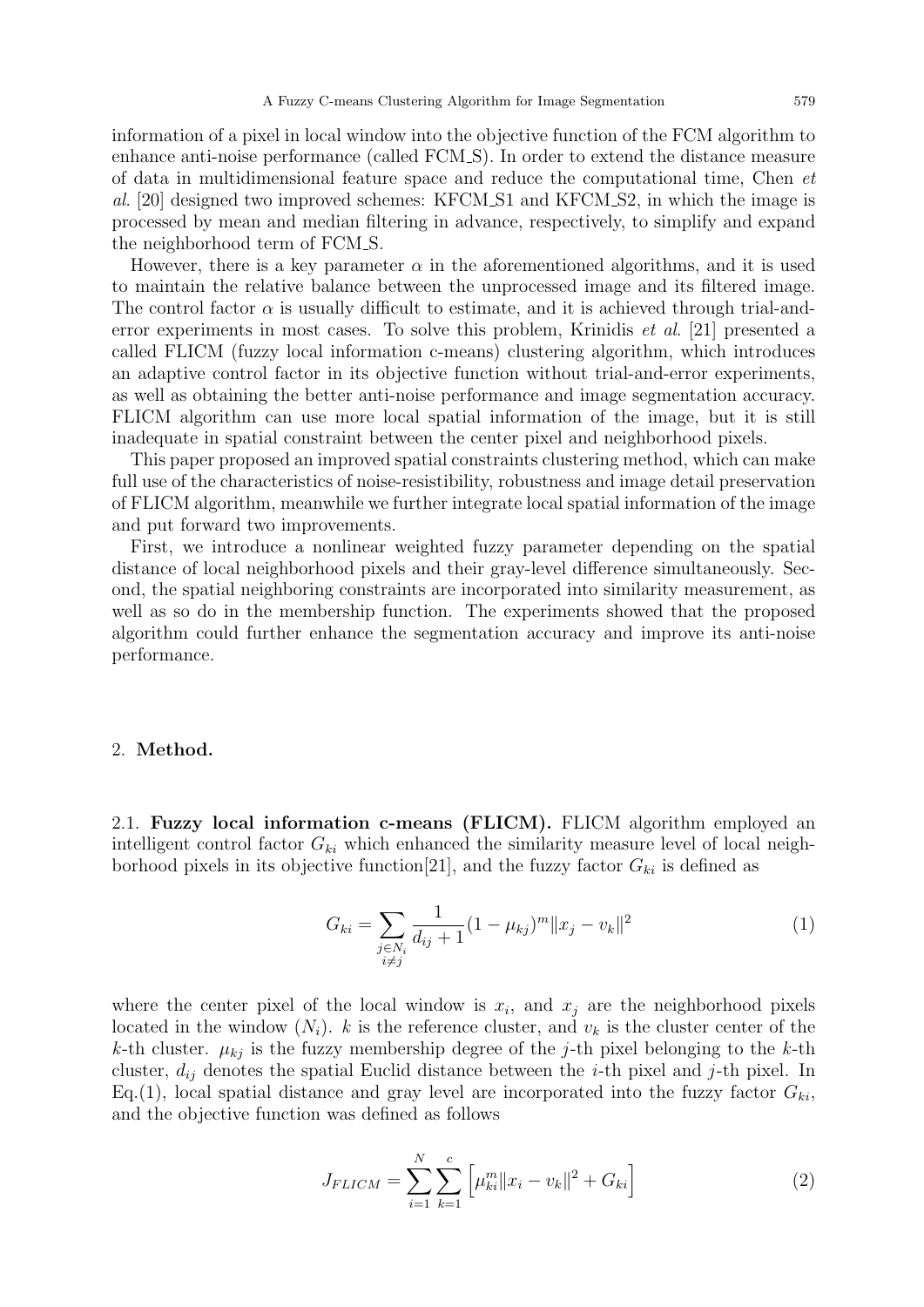By minimizing Eq.(2) with respect to  $\mu_{ki}$  and  $v_k$  can be derived, as shown in Eqs. (3)-(4)

$$
\mu_{ki} = \frac{1}{\sum_{j=1}^{c} \left[ \frac{\|x_i - v_k\|^2 + G_{ki}}{\|x_i - v_j\|^2 + G_{ji}} \right]^{1/(m-1)}}
$$
(3)

$$
v_k = \frac{\sum\limits_{i=1}^{N} \mu_{ki}^m x_i}{\sum\limits_{i=1}^{N} \mu_{ki}^m}
$$
\n
$$
(4)
$$

A main advantage of FLICM is introduction of the factor *Gki*. First, unlike the factor  $\alpha$  in FCM S and its variants,  $G_{ki}$  is a variable and can be automatically determined at any time with the change of local neighborhood window. Second, the parameter value is not solely obtained based on the spatial distance between the pixels, but the spatial distance and gray level of the pixels are taken into account. Third, FLICM algorithm can be directly applied in image segmentation without preprocessing steps. However, there are also some drawbacks in FLICM algorithm. According to the analysis of literature [22], the spatial distance in fuzzy factor  $G_{ki}$  used to estimate the similarity measure between neighbor pixels is unreasonable in some cases.

2.2. **Proposed Method.** In order to further weaken the influence of corrupted image by all kinds of noise, and overcome the shortcomings of fuzzy factor  $G_{ki}$ , we design a novel factor of local similarity measure  $w_{ki}$ , which is adopted to replace the spatial distance. The factor  $w_{ki}$  is composed of the spatial distance measure (called  $w_{s_{ij}}$ ) and the local gray-level relationship (called  $w_{g_{ij}}$ )), it is defined after normalization as shown below

$$
w_{ij} = \frac{w_{s_{ij}} w_{g_{ij}}}{\sum w_{s_{ij}} w_{g_{ij}}} \tag{5}
$$

where the center pixel of the local window is the *i*-th pixel, and the definitions of  $w_{s_{ij}}$ and  $w_{g_{ij}}$  are given as follows

$$
w_{s_{ij}} = \exp\left[-\frac{(p_j - p_i)^2 + (q_j - q_i)^2}{\sum\limits_{j \in N_i} [(p_j - p_i)^2 + (q_j - q_i)^2]}\right]
$$
(6)

$$
w_{g_{ij}} = \exp\left[-\frac{(g_j - g_i)^2}{\lambda_{ij}^2}\right] \tag{7}
$$

where  $(p_i, q_i)$  and  $(p_j, q_j)$  are the spatial coordinate of the *i*-th pixel and *j*-th pixel respectively,  $g_i$  is grey-scale value of the center pixel within a pre-specified window,  $g_j$  is grey-scale value of the *j*-th pixel falling into the same window,  $\lambda_{ij}$  is the adaptive intensity factor of local window, as shown in Eq.(8).

$$
\lambda_{ij} = \sqrt{\frac{\sum_{j \in N_i} (g_j - g_i)^2}{N_R}}
$$
\n(8)

To acquire more local context information, the factor  $S_{ki}$ , a variant of the factor  $G_{ki}$ , utilizes the weighted parameter with spatial and gray distance to substitute for the simple spatial distance, and it is defined as follows

$$
S_{ki} = \sum_{\substack{j \in N_i \\ i \neq j}} \frac{(1 - \mu_{kj})^m ||x_j - v_k||^2}{1 + w_{ij}}
$$
(9)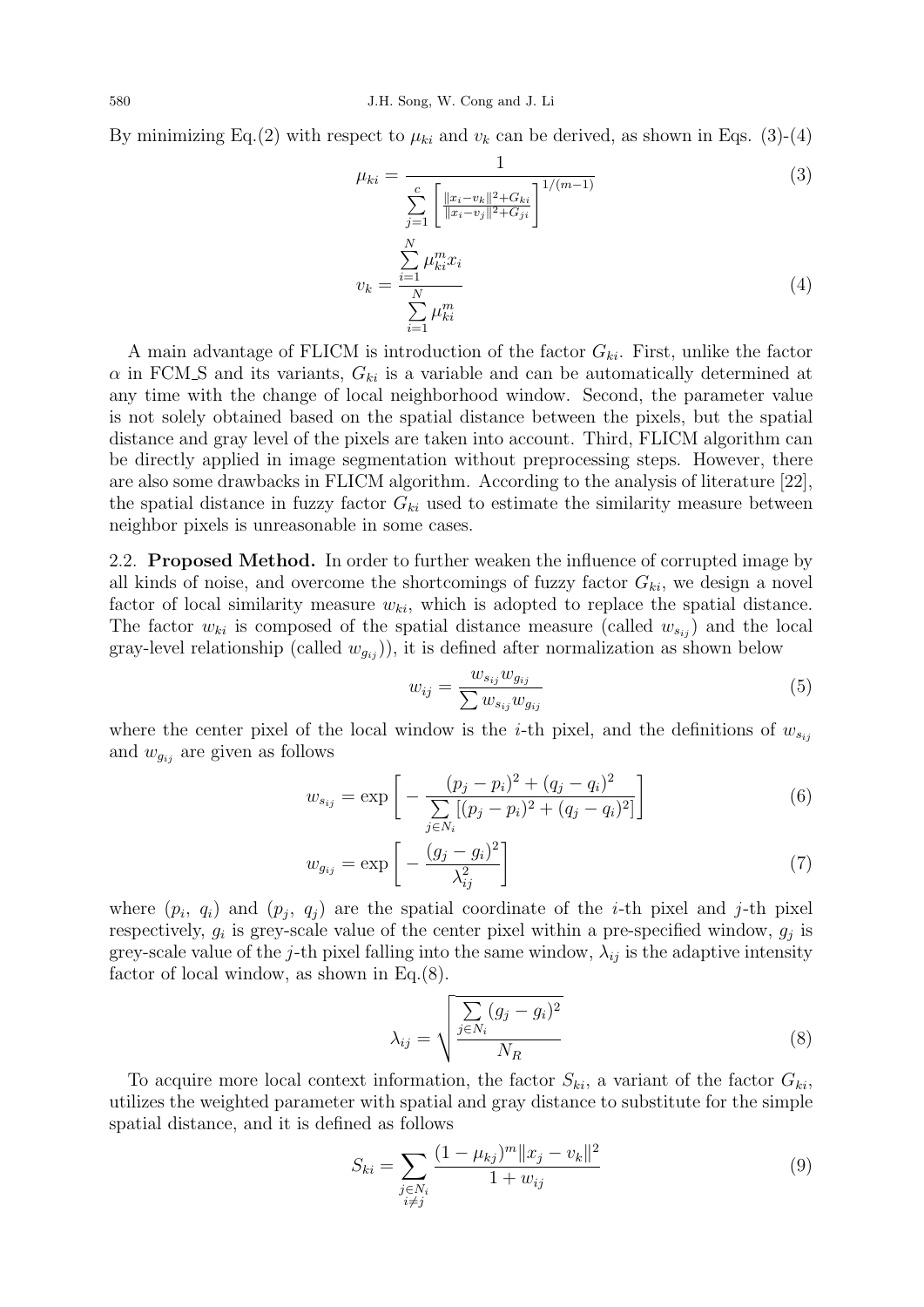In factor  $G_{ki}$ , it is unreasonable that distance measure  $d_{ij}$  considers only the difference of spatial distance between the central pixel and neighbor pixels in the same window, while ignoring the effect of the gray level difference between them. Therefore, a fuzzy factor  $S_{ki}$  is defined to denote comprehensively the local neighborhood relationship in Eq.(9). After calculated the new factor  $S_{ki}$ , to replace  $G_{ki}$  in Eq.(2), the new object function is described as follow

$$
J_m = \sum_{i=1}^{N} \sum_{k=1}^{c} \left[ \mu_{ki}^m \|x_i - v_k\|^2 + \sum_{\substack{j \in N_i \\ i \neq j}} \frac{(1 - \mu_{kj})^m \|x_j - v_k\|^2}{1 + w_{ij}} \right]
$$
(10)

By minimizing Eq.(10), the membership degree matrix  $\mu_{ki}$  and the prototypes of the clusters *v<sup>k</sup>* are obtained as follows

$$
\mu_{ki} = \sum_{j=1}^{c} \left[ \frac{\|x_i - v_k\|^2 + S_{ki}}{\|x_i - v_j\|^2 + S_{ji}} \right]^{-1/(m-1)}
$$
\n(11)

$$
v_k = \frac{\sum_{i=1}^{N} \mu_{ki}^m x_i}{\sum_{i=1}^{N} \mu_{ki}^m}
$$
 (12)

Besides adopting nonlinear weighted distance measure in object function, in order to improve the performance of fuzzy clustering, another improvement is that the membership degree  $\mu_{ki}$  is modified based on the similar characteristics of the local window [15, 23]. First, the local neighborhood distance  $d_{ij}$  is introduced into membership degree  $\mu_{ki}$  in Eq.(11), the new membership degree  $h_{ki}$  is more reasonable for considering neighbor information, and then normalization processing  $h_{ki}$  using Eq.(13).

$$
h_{ki} = \frac{\sum_{j \in N_i} (\mu_{ij}/d_{ij})}{\sum_{j \in N_i} d_{ij}}
$$
\n(13)

$$
\mu_{ki}^* = \frac{\mu_{ki} h_{ki}}{\sum\limits_{j=1}^c \mu_{ji} h_{ji}} \tag{14}
$$

In Eq.(14),  $\mu_{ki}^*$  represents the normalization degree of membership ( $\mu_{ki}^* \in [0,1]$ ,  $\sum_{k=1}^{c} \mu_{ki}^* = 1$  and  $\sum_{i=1}^{N} \mu_{ki}^* < N$ , c denotes the number of cluster.  $d_{ij} = (p_j - p_i)^2 +$  $(q_j - q_i)^2$  is the squared Euclidean distance between the coordinates of pixel  $x_i$  and its neighborhood pixels  $x_j$ ,  $(p_j, q_j)$  and  $(p_i, q_i)$  are the coordinates  $x_j$  and  $x_i$  in the image, respectively. In Eq.(13),  $1/d_{ij}$  is the reciprocal of the distance  $d_{ij}$ , because the neighborhood pixel  $x_j$  is the nearer to the center pixel  $x_i$ , the greater the effect to the membership degree, and vice versa.

The FNWLICM algorithm can be summarized as follows:

**Step 1**: set the number of cluster *c*, the exponent of fuzziness *m*, the size of local neighborhood window and stop criterion *ε*.

**Step 2**: initialize randomly the fuzzy cluster prototypes  $V^{(1)} = \{v_1^{(1)}\}$  $v_1^{(1)}, v_2^{(1)}$  $v_2^{(1)}, \cdots, v_c^{(1)}\},\$ and set the loop counter  $b = 0$ .

**Step 3**: compute the parameter of local similarity measure  $w_{ij}$ .

**Step 4**: update the membership degree  $\mu_{ki}$  by Eq.(11).

**Step 5**: compute and update the new membership degree  $\mu_{ki}^*$  by Eq.(14).

**Step 6**: compute and update the cluster center  $v_k$  by Eq.(12)( $\mu_{ki}$  is replaced by  $\mu_{ki}^*$ ).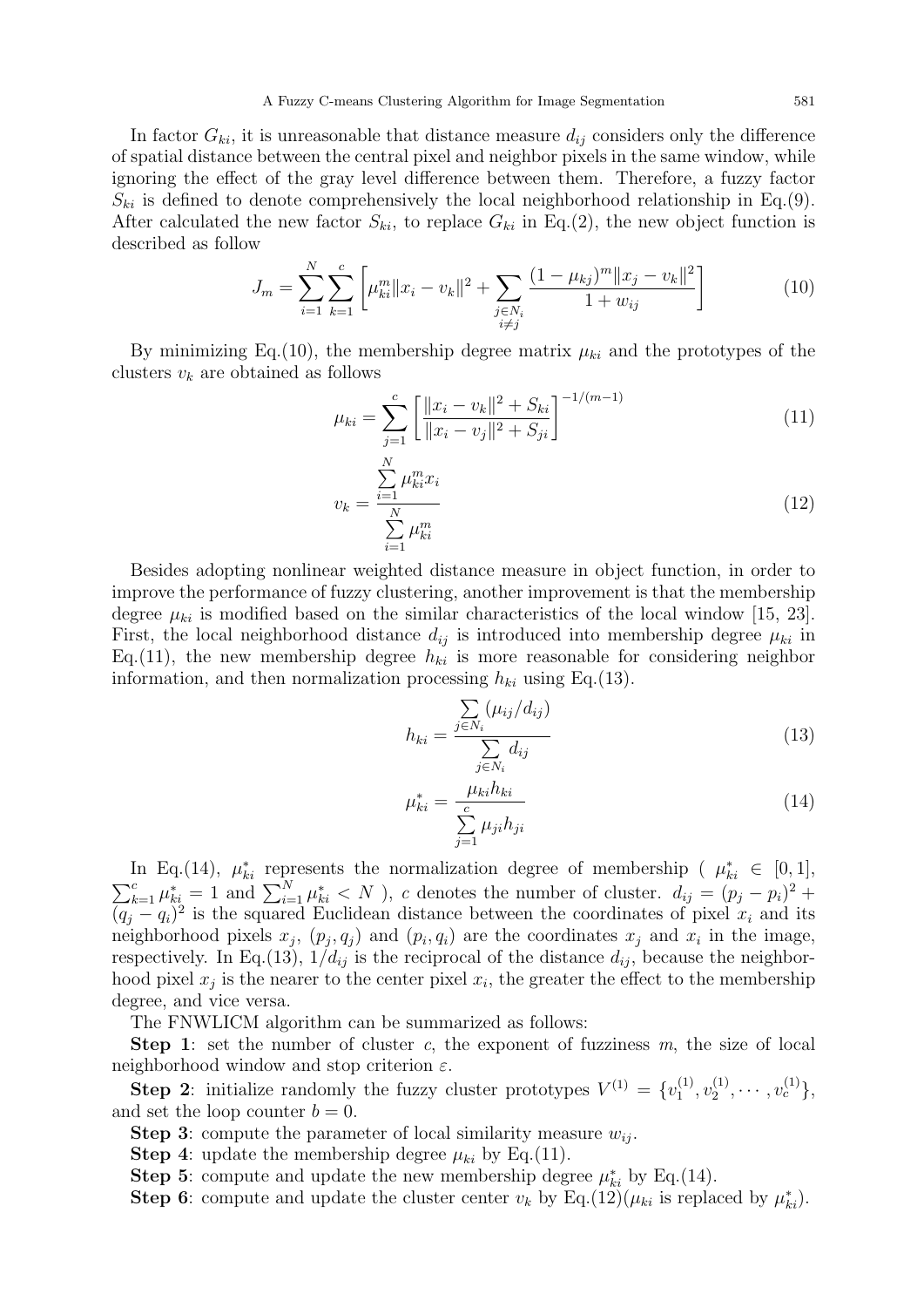**Step 7**: If max  $|V^{(b+1)} - V^{(b)}| < \varepsilon$  then stop, otherwise, set  $b = b + 1$  and go to step 3.

3. **Expermental results.** In experiments, we chose two images: (a) synthetic image, (b) medical Magnetic Resonance (MR) image. In order to validate the validity of the FNWLICM algorithm, several typical segmentation methods based on FCM or its variants are used as compared methods such as FCM, FCM\_S, FCM\_S1, FCM\_S2, and FLICM. In this section, we set the fuzzy weighting exponent  $m = 2$ , the stopping condition  $\varepsilon = 0.001$ , the size of the neighborhood window is 3*×*3 in all experiments.

3.1. **Experimental results on synthetic images.** Fig.1(a) is an artificial synthetic image with 128*×*128 pixels, and its grey value has two intensity level taken as 20 and 230. To test the anti-noise performance of the proposed algorithm, salt and pepper noise (20%) is added in the synthetic image, and the noisy image is segmented into two classes by six fuzzy clustering algorithms, respectively. The segmentation results are shown in Fig.1(c)-Fig.1(h). In order to further quantitatively to analyze the segmentation performance, the misclassification rate (*MCR*) of six algorithms with different noise levels is shown in Table 1. *MCR* is a performance indicator, and it is defined as follows



FIGURE 1. Segmentation results of salt and pepper noise-corrupted synthetic image. (a) original image, (b) noisy image, (c)  $\overline{FCM}$ , (d)  $\overline{FCM}$ , (e) FCM S1, (f) FCM S2, (g) FLICM and (h) FNWLICM

It is intuitively seen from Fig.1 that FNWLICM algorithm has the best segmentation result in all six fuzzy clustering algorithms, and other algorithms more or less are influenced by salt and pepper noise. It is also shown from the specific experimental data in Table 1, *MCR* values of FNWLICM algorithm are still minimum compared with other segmentation algorithms when changing the level of noise.

Furthermore, the experimental result of the second synthetic image is shown in Fig.2. The size of synthetic image is also 128*×*128, it contains two gray values taken as 30 and 220, as shown in Fig.2(a). Now the original image is corrupted by  $25\%$  Gaussian noise, as shown in Fig.2(b). The conclusion is similar to Fig.1, namely FNWLICM algorithm is still optimal. It is noticed that the segmentation results of FCM and FCM S are unacceptable, the noise hasnt been removed, most of the noise is still remained in image, and the segmentation results of other algorithms such as FCM\_S1, FCM\_S2 and FLICM are also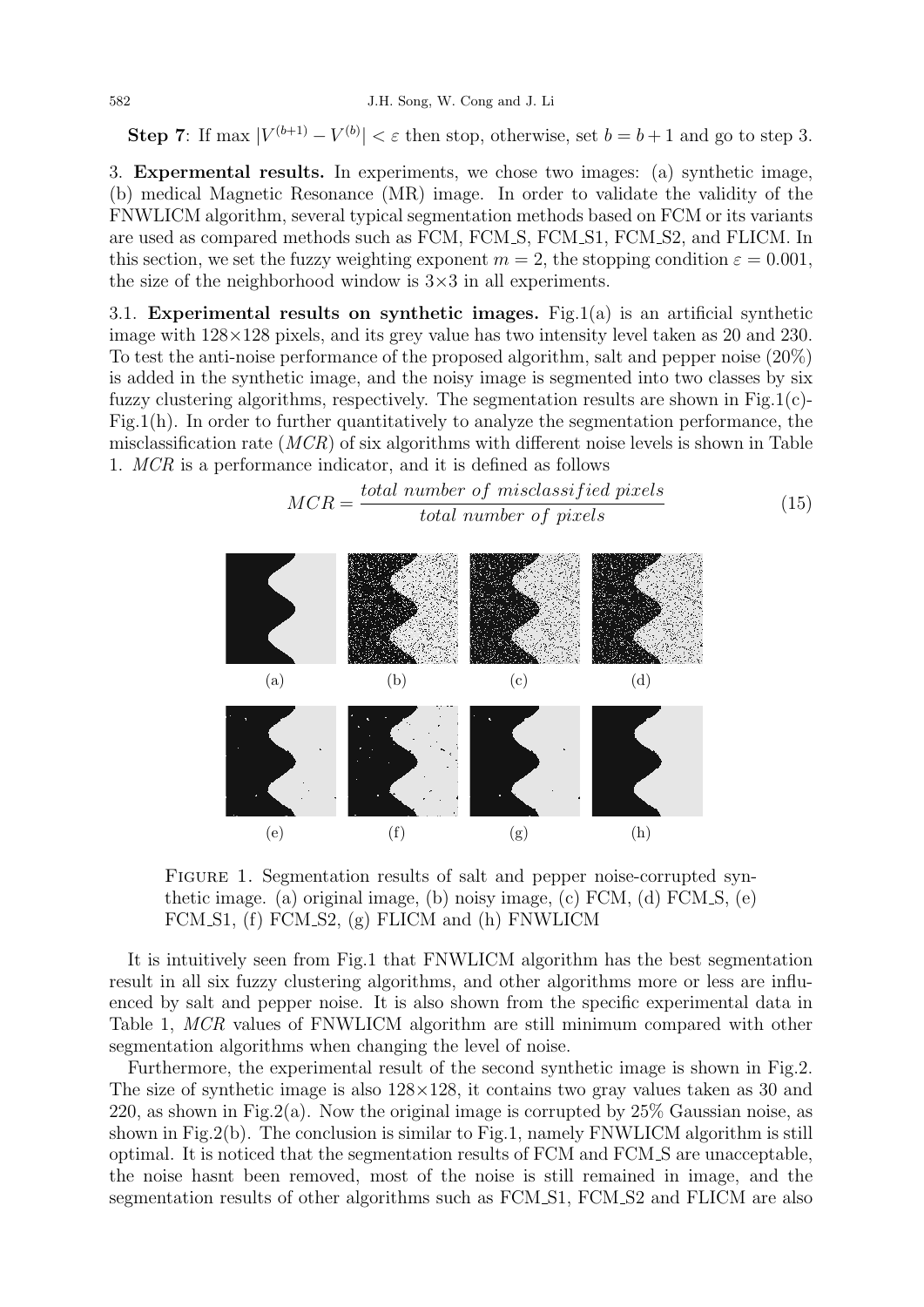| Levels of Noise $(\%)$ | <b>FCM</b> | $FCM\_S$ | $\sqrt{\text{FCM}}$ S1 |        |        | FCM_S2   FLICM   FNWLICM |
|------------------------|------------|----------|------------------------|--------|--------|--------------------------|
| 10                     | 0.0536     | 0.0370   | 0.0012                 | 0.0018 | 0.0014 | 0.0012                   |
| 15                     | 0.0742     | 0.0467   | 0.0024                 | 0.0045 | 0.0025 | 0.0019                   |
| 20                     | 0.1037     | 0.0576   | 0.0048                 | 0.0094 | 0.0044 | 0.0027                   |
| 25                     | 0.1213     | 0.0695   | 0.0052                 | 0.0118 | 0.0046 | 0.0040                   |
| 30                     | 0.1479     | 0.0804   | 0.0076                 | 0.0204 | 0.0063 | 0.0059                   |
| 35                     | 0.1757     | 0.0883   | 0.0145                 | 0.0391 | 0.0128 | 0.0097                   |
| 40                     | 0.2021     | 0.0965   | 0.0284                 | 0.0626 | 0.0262 | 0.0174                   |

TABLE 1. Comparison of *MCR* on noise-corrupted synthetic image

dissatisfactory. Obviously, FNWLICM algorithm can remove almost all the Gaussian noise, and its anti-noise performance is the most satisfactory, as shown in Fig.  $2(h)$ .



Figure 2. Segmentation results of Gaussion noise-corrupted image. (a) Original image, (b) noisy image, (c) FCM, (d) FCM S, (e) FCM S1, (f) FCM S2, (g) FLICM and (h) FNWLICM

Similarly, we also calculate the averaged misclassification rate of the six clustering algorithms with different levels of Gaussian noises (10%, 15%, 20%, 25%, 30%, 35% and 40%), as shown in Fig.3, here taking *MCR* and the level of noise as vertical and horizontal coordinates, respectively. It is can be seen that with the level of noise increasing *MCR* of six algorithms is gradually ascending, but *MCR* values of FNWLICM algorithm always less than the others.

3.2. **Experimental results on brain MR image.** In this section, firstly, the simulated brain MR images from BrainWeb images [25] is used in the experiments to compare the performance of the previous six algorithms. The T1-weighted brain MR image has 181*×*217 pixels with slice thickness of 1 mm, its cranium and blood vessels have been dislodged before cluster processing. The MR image is corrupted by 15% Rician noise and no intensity in homogeneities, as shown in Fig.4(a). In general, the brain tissue is very complex, but it can be usually regard as three classes: grey matter (GM), white matter (WM) and cerebrospinal fluid (CSF). In our experiments, MR image is segmented into four classes (the background is included), and the segmentation results using the six methods are shown in Fig.4, respectively.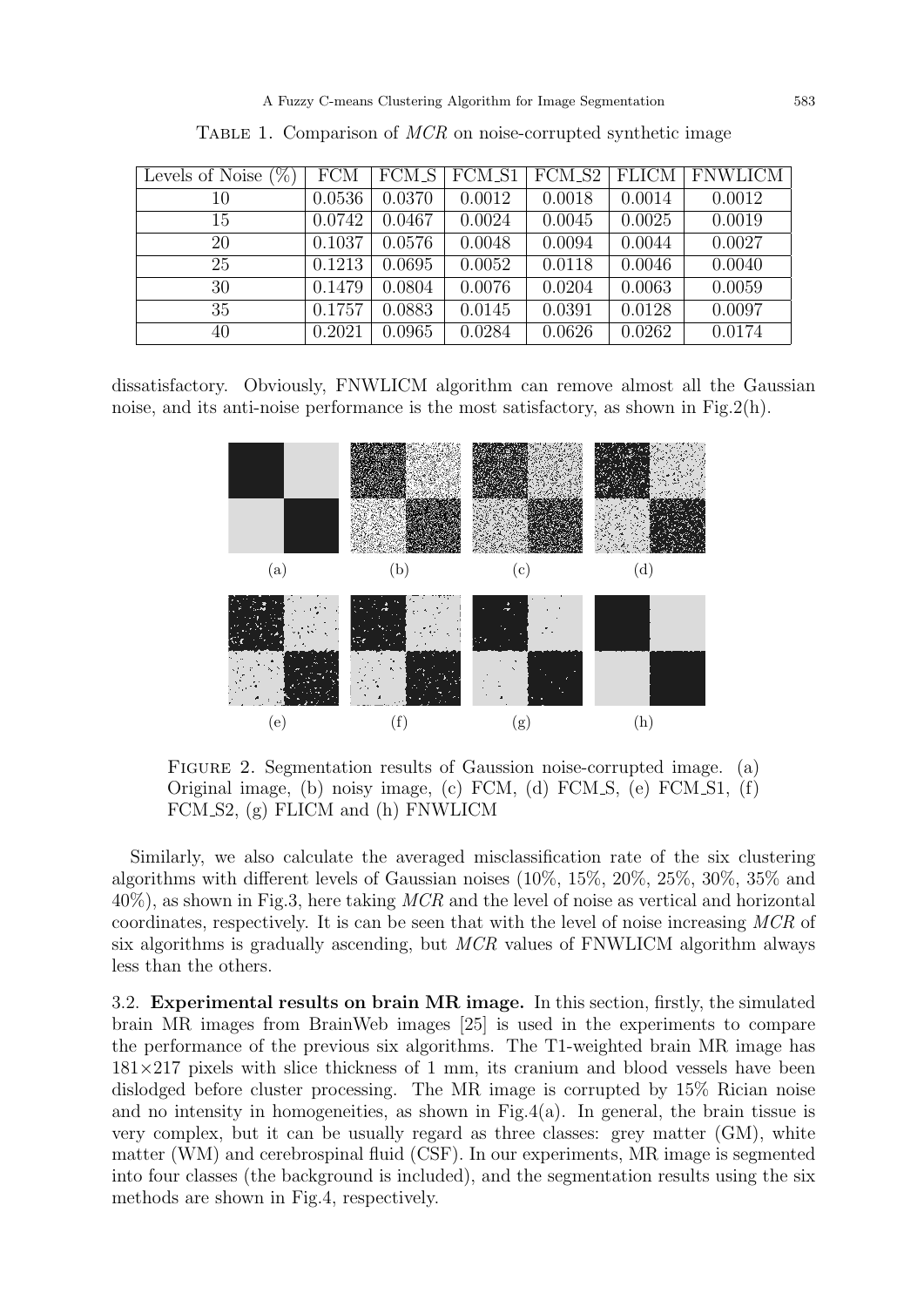

Figure 3. The curve diagram of *MCR* of six algorithms on Gaussian noisecorrupted image

Fig.4(a) is the brain MR image with  $15\%$  (l=15) Rician noise, Fig.4(c)-Fig.4(h) are the binary images of CSF, WM and GM after the image is segmented by six algorithms, respectively. It can be observed from Fig.4 that FNWLICM algorithm is more superior to other algorithms on the extraction of brain tissue, and the other five algorithms are inaccurate on the segmentation from noisy MR image.

In order to quantitative analysis the anti-noise performance of six algorithms, 6 brain MR images (the level of Rician noise ranges from 5% to 20%) are selected as the experimental samples. The statistical results (average values) of the Jaccard Similarity (*JS*)[26] values of GM, WM and CSF are showed in Table 2. *JS* was used for comparison and quantitative evaluation.

$$
JS = \frac{|A_i \cap B_i|}{|A_i \cup B_i|} \tag{16}
$$

where  $A_i$  denotes the set of pixels belonging to the *i*-th class identified by the clustering algorithm, while  $B_i$  denotes the set of pixels belonging to the  $i$ -th class in the groundtruth. As a fuzzy similarity measure, the larger the *JS* value, the better the clustering performance is. It can be seen from the experimental results in Table 2, with the increase of noise level of MR image, *JS* values of the all algorithms are reduced. However, FN-WLICM algorithm has higher values than the other five algorithms, and it illustrates that the proposed algorithm has a better anti-noise ability and higher segmentation accuracy.

To further verify the performance of the algorithm, a real clinical normal MR image was selected from the Whole Brain Atlas clinical MR image database. Fig.5(a) is a T1-weighted MR image, the segmentation results of MR image are shown in Fig.5(b) - Fig.5(g). It can be seen from the experiment results that the proposed algorithm can effectively maintain the region homogeneity, as well as preserve more detail information of the original MR image. Although other algorithms can also overcome most of the interference, there exists misclassification in segmented images where a small amount of white matter was processed as a part of the gray matter.

4. **Conclusions.** In this work, we have proposed a fuzzy nonlinear weighted local information c-means (FNWLICM) method on unsupervised image segmentation, and it is in fact an improved FLICM method. One of the core ideas of FNWLICM algorithm is to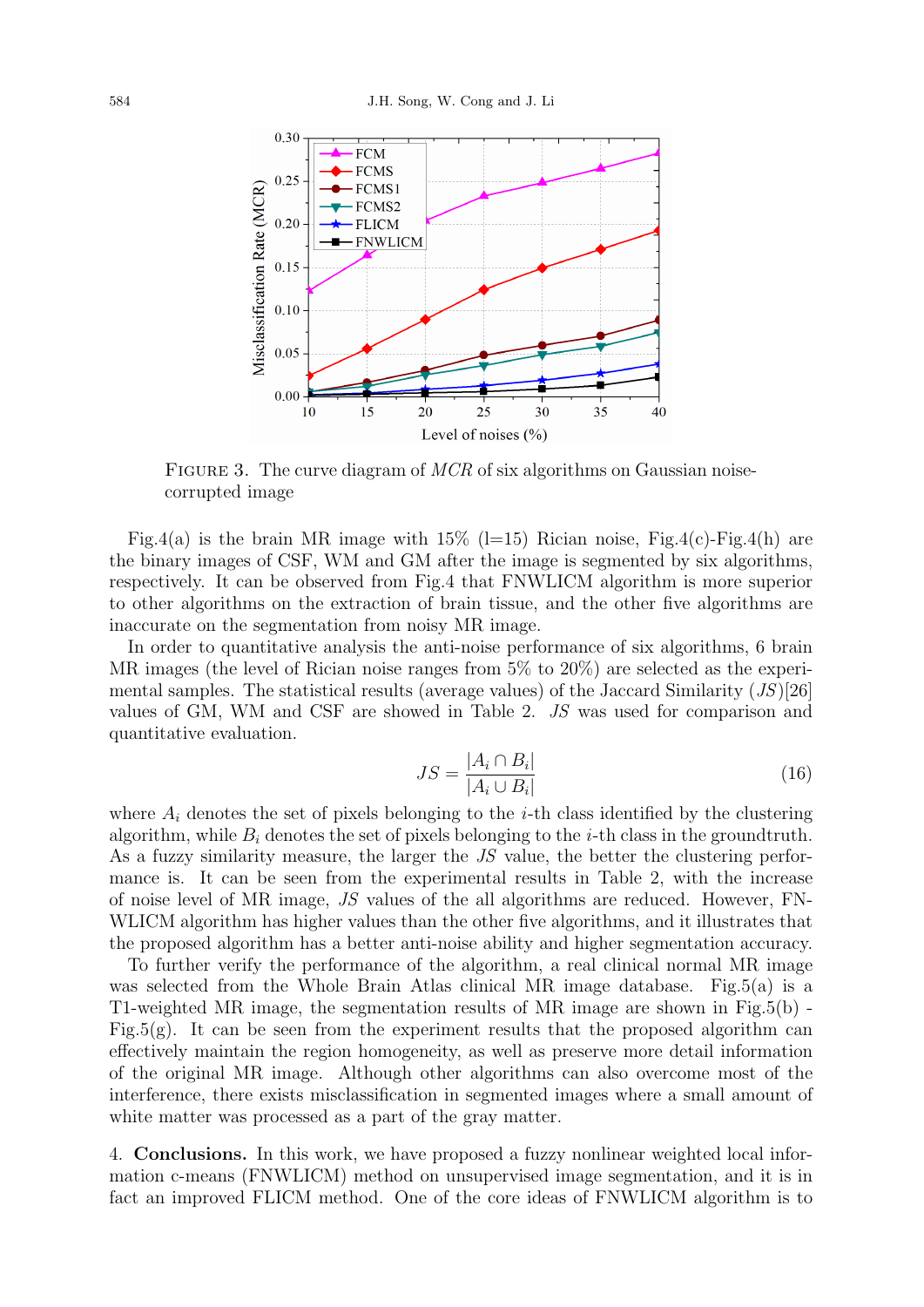A Fuzzy C-means Clustering Algorithm for Image Segmentation 585



Figure 4. Segmentation results of the six methods on the MR image with 15% Rician noise. (a) noisy MR image, (b)ground truth, (c) FCM, (d) FCM S, (e) FCM S1, (f) FCM S2, (g) FLICM and (h) FNWLICM.

combine both the local spatial neighborhood information and gray-level information in similarity measure with nonlinear weighted form, this similarity measure can more accurately described the spatial constraint relation of center pixel and its neighbor pixels in the same window. In addition, the membership values are also adjusted with local neighborhood information, and the updated membership values contribute to the improvement of clustering performance. In experiments, we have quantitative and qualitative comparison and analysis between the proposed algorithm and other five algorithms (FCM, FCM S, FCM S1, FCM S2 and FLICM) for synthetic images, brain MR images. All experimental results demonstrated the presented algorithm has higher segmentation accuracy, and can effectively resist all kind of noises and outliers.

**Acknowledgment.** This work is partially supported by the Developing Key Laboratory of Sensing Technology and Systems in Cold Region of Heilongjiang Province and Ministry of Education, (Heilongjiang University), China (Grand No. P201410) and the National Natural Science Foundation of China (Grand No. 81301297).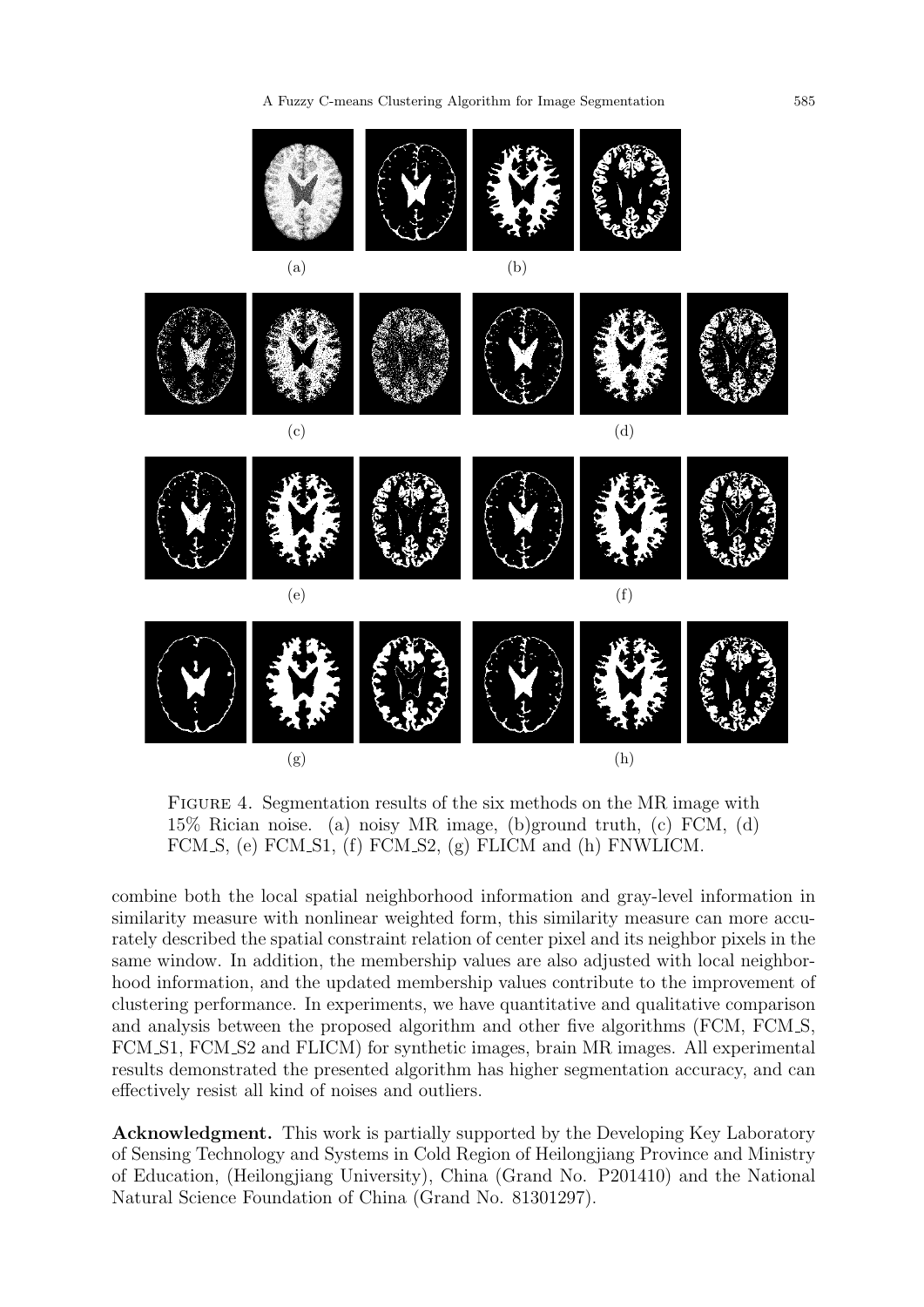| Algorithm      | <b>Tissues</b> | $5\%$  | 10\%   | 15%    | 20%    |
|----------------|----------------|--------|--------|--------|--------|
| <b>FCM</b>     | WМ             | 0.8293 | 0.7676 | 0.7194 | 0.6274 |
|                | GМ             | 0.6899 | 0.6197 | 0.5440 | 0.4863 |
|                | CSF            | 0.7239 | 0.6671 | 0.6103 | 0.5501 |
| FCM_S          | WМ             | 0.8875 | 0.8383 | 0.7950 | 0.7271 |
|                | GМ             | 0.7704 | 0.7371 | 0.7051 | 0.6468 |
|                | CSF            | 0.8068 | 0.7564 | 0.7171 | 0.6619 |
| FCM_S1         | WМ             | 0.9095 | 0.8868 | 0.8578 | 0.8056 |
|                | GМ             | 0.7816 | 0.7597 | 0.7281 | 0.6927 |
|                | CSF            | 0.8458 | 0.8104 | 0.7874 | 0.7573 |
| FCM_S2         | WМ             | 0.9243 | 0.9025 | 0.8746 | 0.8281 |
|                | GМ             | 0.8236 | 0.8024 | 0.7707 | 0.7414 |
|                | CSF            | 0.8293 | 0.7957 | 0.7622 | 0.7346 |
| <b>FLICM</b>   | WМ             | 0.9013 | 0.8720 | 0.8334 | 0.8003 |
|                | GМ             | 0.8045 | 0.7723 | 0.7311 | 0.6927 |
|                | CSF            | 0.8457 | 0.8006 | 0.7705 | 0.7432 |
| <b>FNWLICM</b> | WМ             | 0.9591 | 0.9380 | 0.9147 | 0.8885 |
|                | GМ             | 0.9125 | 0.8793 | 0.8489 | 0.8017 |
|                | $\rm{CSF}$     | 0.9017 | 0.8675 | 0.8321 | 0.7937 |

Table 2. Comparison of *JS* on simulated MR images with different level of noises

![](_page_8_Picture_3.jpeg)

![](_page_8_Figure_4.jpeg)

Figure 5. Segmentation results on real MR image. (a) MR image (b) FCM (c) FCM S (d) FCM S1 (e) FCM S2 (f) FLICM and (g) FNWLICM

## **REFERENCES**

- [1] S. K. Choy, M. L. Tang, and C. S. Tong. Image Segmentation Using Fuzzy Region Competition and Spatial/Frequency Information, *IEEE Transactions on Image Processing*, vol.20, no.6, pp.1473–1484, 2011.
- [2] P. D. Sathya, and R. Kayalvizhi, Modified bacterial foraging algorithm based multilevel thresholding for image segmentation, *Engineering Applications of Artificial Intelligence*, vol.24, no.4, pp.595-615, 2011.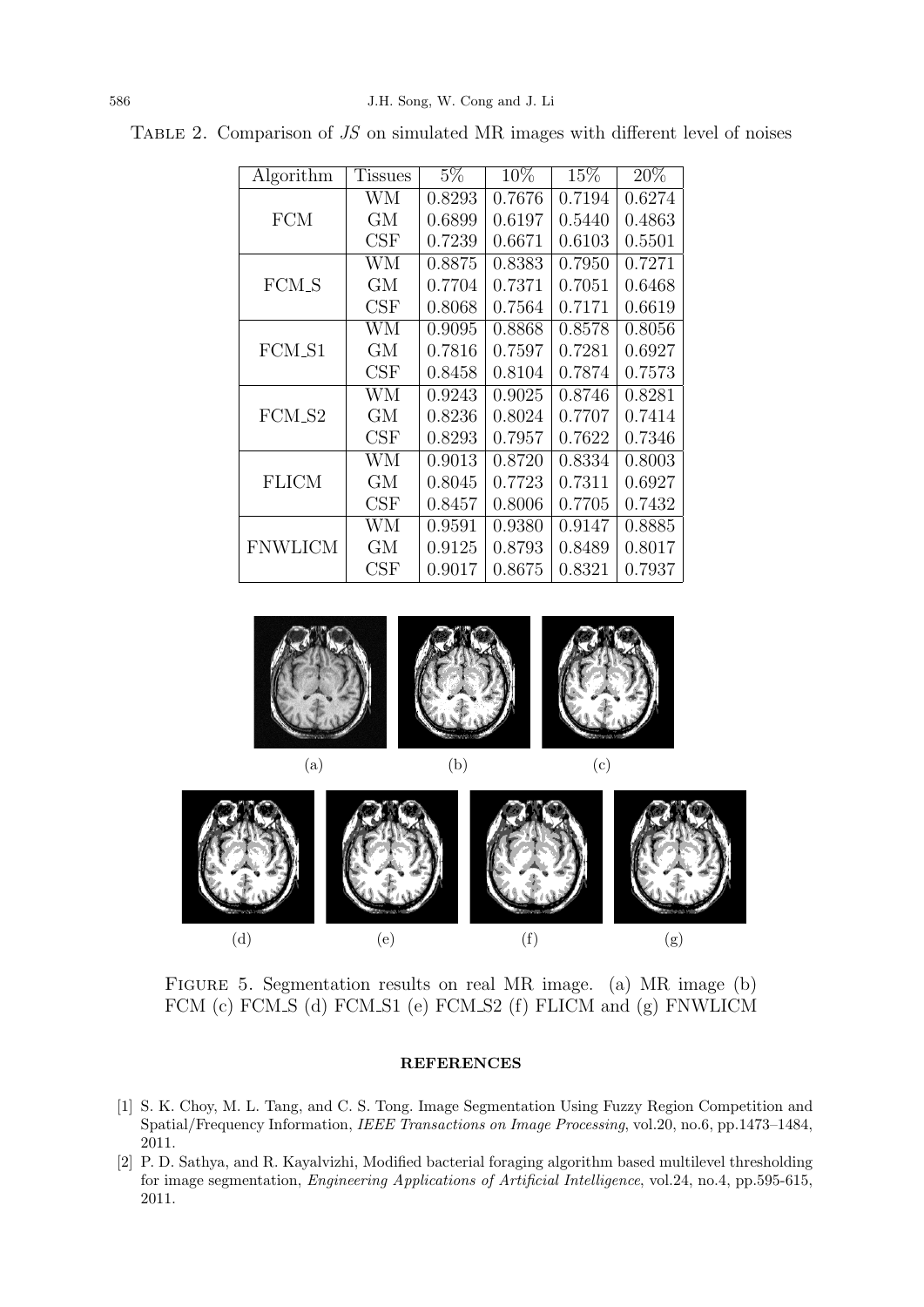- [3] K. S. Tan, and N. A. M. Isa, Color image segmentation using histogram thresholding C Fuzzy C-means hybrid approach, *Pattern Recognition*, vol.44, no.1, pp.1-15, 2011.
- [4] C. Zheng, Q. Qin, G. Liu, and Y. Hu, Image segmentation based on multiresolution Markov random field with fuzzy constraint in wavelet domain. *IET Image Processing*, vol.6, no.3, pp.213-221, 2012.
- [5] S.Ribes, D. Didierlaurent, N. Decoster, E. Gonneau, and L. Risser, Automatic Segmentation of Breast MR Images Through a Markov Random Field Statistical Model. *IEEE Transactions on Medical Imaging*, vol.33, no.10, pp.1986-1996, 2014.
- [6] P. Yu , A. K. Qin, and D. A. Clausi, Unsupervised Polarimetric SAR Image Segmentation and Classification Using Region Growing With Edge Penalty, *IEEE Transactions on Geoscience and Remote Sensing*, vol.50, no.4, pp.1302-1317, 2012.
- [7] L. Zhu, Y. Gao, and A. Yezzi, Automatic Segmentation of the Left Atrium from MR Images via Variational Region Growing With a Moments-Based Shape Prior, *IEEE Transactions on Image Processing*, vol.22, no.12, pp.5111-5122, 2013.
- [8] Y. Tarabalka, J. Chanussot and J. A. Benediktsson, Segmentation and classification of hyperspectral images using watershed transformation. *Pattern Recognition*, vol.43, no.7, pp.2367-2379, 2010.
- [9] W. Y. Hsu, Improved watershed transform for tumor segmentation Application to mammogram image compression. *Expert Systems with Applications*, vol.39, no.4, pp.3950-3955, 2012.
- [10] R. Dubes, A. K. Jain, Clustering techniques: the user's dilemma, *Pattern Recognition*, vol.8, no.4, pp.247-260, 1976.
- [11] Y. A. Tolias, S. M. Panas, Panas. Image segmentation by a fuzzy clustering algorithm using adaptive spatially constrained membership functions, *IEEE Transactions on Systems, Man, and Cybernetics-Part A: Systems and Humans*, vol.28, no.3, pp.359-369, 1998.
- [12] S. Kala, and S. Vasuki, Feature correlation based parallel hyper spectral image compression using a hybridization of FCM and subtractive clustering, *Journal of Communications Technology and Electronics*, vol.59, no.12, pp.1378-1389, 2014.
- [13] W. Cong , J. H. Song, L. Wang, H. Liang, and J. Li, A Fuzzy C-Means Clustering Scheme Incorporating Non-Local Spatial Constraint for Brain Magnetic Resonance Image Segmentation, *Journal of Medical Imaging and Health Informatics*, vol.5, no.8, pp.1281-1285, 2015.
- [14] W. Cai, S. Chen, and D. Zhang, Fast and robust fuzzy c-means clustering algorithms incorporating local information for image segmentation. *Pattern Recognition*, vol.40, no.3, pp.825-838, 2007.
- [15] X. Y. Wang, and J. Bu, A fast and robust image segmentation using FCM with spatial information. *Digital Signal Processing*, vol.20, no.4, pp.1173-1182, 2010.
- [16] M. Gong, Y. Liang, J. Shi, W. Ma, and J. Ma, Fuzzy C-Means Clustering With Local Information and Kernel Metric for Image Segmentation, *IEEE Transactions on Image Processing*, vol.22, no.2, pp.573-584, 2013.
- [17] I. Despotovic, E. Vansteenkiste, and W. Philips, Spatially Coherent Fuzzy Clustering for Accurate and Noise-Robust Image Segmentation, *IEEE Signal Processing Letters*, vol.20, no.4, pp.295-298, 2013.
- [18] Z. Zhao, L. Cheng, and G. Cheng, Neighbourhood weighting fuzzy c-means clustering algorithm for image segmentation, *IET Image Processing*, vol.8, no.3, pp.150-161, 2014.
- [19] M. N. Ahmed, S. M. Yamany, N. Mohamed, A. A. Farag, and T. Moriarty, A Modified Fuzzy C-Means Algorithm for Bias Field Estimation and Segmentation of MRI Data, *IEEE Transactions on Medical Imaging*, vol.21, no.3, pp.193-199, 2002.
- [20] S. Chen, and D. Zhang, Robust Image Segmentation Using FCM With Spatial Constraints Based on New Kernel-Induced Distance Measure, *IEEE Transactions on Systems, Man, and Cybernetics-Part B: Cybernetics*, vol.34, no.4, pp.1907-1916, 2004.
- [21] S. Krinidis, and V. Chatzis, A Robust Fuzzy Local Information C-Means Clustering Algorithm, *IEEE Transactions on Image Processing*, vol.19, no.5, pp.1328-1337, 2010.
- [22] M. Gong, Z. Zhou, and J. Ma, Change detection in synthetic aperture radar images based on image fusion and fuzzy clustering. *IEEE Transactions on Image Processing*, vol.21, no.4, pp.2141-2151, 2012.
- [23] N. Li, H. Huo, Y. M. Zhao, X. Chen, and T. Fang, A Spatial Clustering Method With Edge Weighting for Image Segmentation, *IEEE Transactions on Geoscience and Remote Sensing Letters*, vol.10, no.5, pp.1124-1128, 2013.
- [24] C. Li, R. Huang, Z. Ding, J. C. Gatenby, and D. N. Metaxas, A level set method for image segmentation in the presence of intensity inhomogeneities with application to MRI, *IEEE Transactions on Image Processing*, vol.20, no.7, pp.2007-2016, 2011.